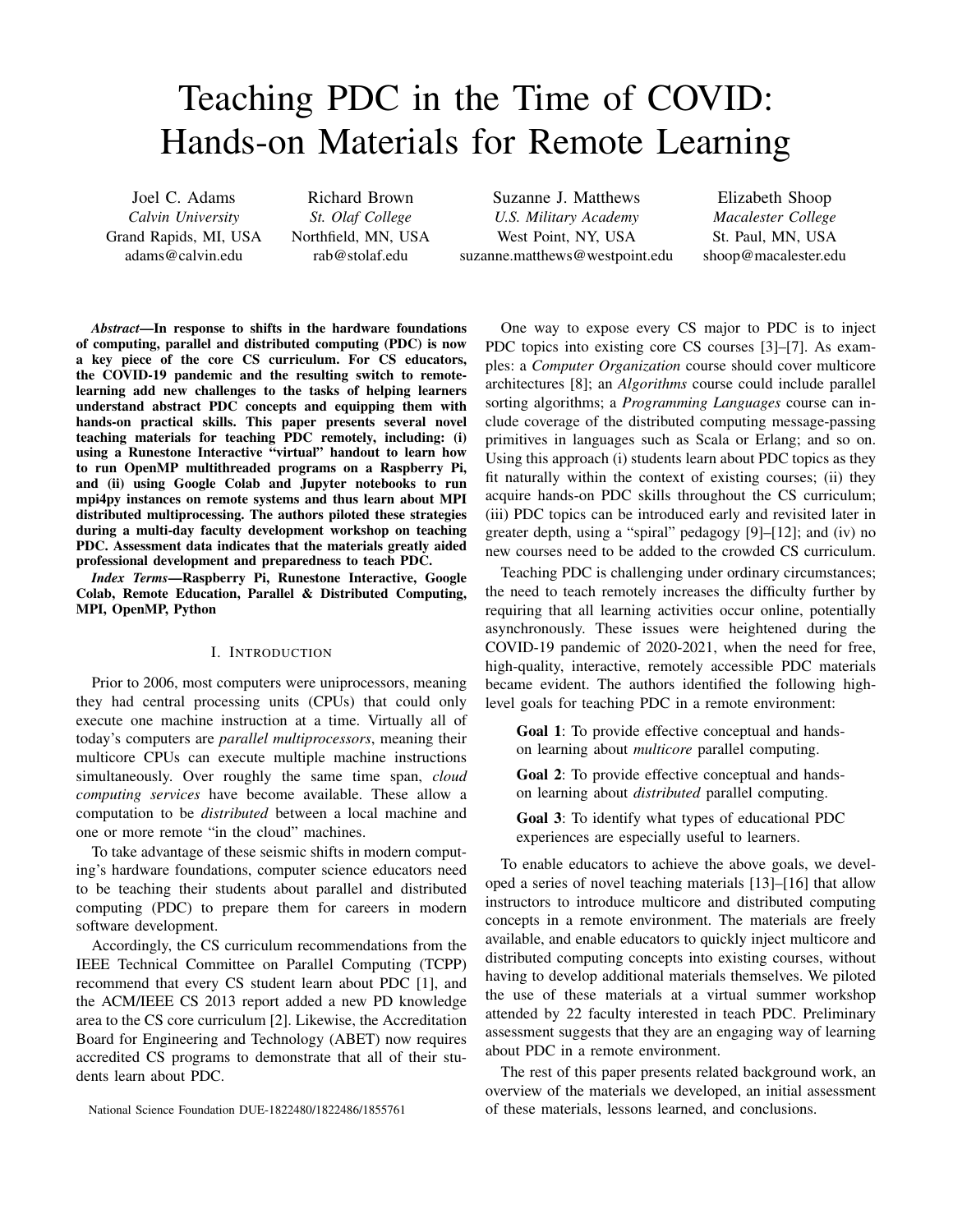## II. BACKGROUND AND RELATED WORK

Software. Two popular libraries for PDC are *OpenMP* for shared memory on multicore machines, which is built into nearly all modern C/C++ compilers, and the *Message Passing Interface (MPI)* for distributed C/C++ computations on a multicore machine or Beowulf cluster. Using patternlets [17] and scaffolding code, OpenMP and MPI make it relatively easy to introduce PDC in courses that use C/C++. For Python-based courses, the *mpi4py* library [18] provides a Python-based MPI API, and for Java-based courses, the *OpenMPI* distribution [19] provides a Java-based MPI API for teaching messagebased distributed computing.

Patternlets for PDC. Software design patterns are general, reusable solutions for commonly occurring programming problems, emerging from decades of experience of industry professionals. Design patterns for object oriented software were introduced in 1993 [20] and were popularized by the book by the same authors [21]. Subsequently, others identified design patterns for parallel programs [22], [23]. In particular, the OPL patterns project [24] led by Kreutzer (Berkeley) and Mattson (Intel) provides a hierarchically-structured, comprehensive organization of parallel patterns plus a problemsolving methodology. Patterns in PDC programming represent an opportunity to teach "parallel thinking" to students, i.e., time-tested PDC problem-solving practices based on decades of accumulated wisdom of industry professionals.

In 2015, Adams introduced *patternlets* as very short example PDC programs (e.g., OpenMP, MPI, or pthreads), each illustrating a specific parallel programming pattern [17]. The brevity of the code and the hands-on experience of running that code themselves gives even introductory students an accessible start at learning parallel thinking through patterns. The students gain a rapid initial understanding of key programming patterns, which have proven essential for effective PDC programming competence. The materials presented in this paper use patternlets to introduce key multicore and distributed computing concepts.

Single Board Computers as Manipulatives. Mathematics education researchers have produced extensive evidence about pedagogical tools known as *manipulatives* [25]–[28]. These are concrete objects that students can grasp in their hands, such as Base-10 Blocks, fraction strips, and interlocking cubes, which can lead them to effectively use mathematical symbols [29]. This idea dates back to Papert, who described manipulatives as "objects-to-think-with" [30]. Mathematics education research has shown this approach to be effective in helping students grasp abstract mathematical concepts, including algebra [31], fractions and ratios [27], and computation and problem solving [26], [28], [32]. Other researchers note that manipulatives make learning enjoyable and fun, increasing learner motivation [28], [33].

Inspired by this precedent, we view the Raspberry Pi [34] and similar single-board computers (SBCs) as manipulatives for CS students to learn about PDC. More precisely, a SBC allows students to see and touch system components such as the CPU, GPU, memory, network connections, and so on, and students can connect multiple SBCs to form their own Beowulf cluster [35]. As a tangible device, an SBC can help CS students progress from concrete experience to visual representations of abstract concepts (e.g., figures and diagrams), and finally arrive at a deeper understanding of PDC abstractions.

The Raspberry Pi SBC was introduced in 2012 as a learning platform for students and hobbyists. Raspberry Pi clusters soon followed [36]. The first multicore Raspberry Pi was introduced in 2015, although other multicore SBCs had been used previously in CS education, including the ODROID SBCs used by Toth [35], and the Parallella SBC used by Matthews [37]. With suitable software configuration, the Raspberry Pi serves as the basis for an inexpensive kit (described in Section III A) that utilizes a laptop for monitor, keyboard, and mouse.

Online interactive computational platforms. Originally used by researchers to share Python code and results of analyses, iPython and its successor Jupyter [38], [39] are now being used in education [40], [41]. These notebook systems can be used to provide online interactive learning documents, in which students can read expository text and then run computations, which they can then modify and run again. Recently, researchers have created environments for teaching PDC that use Jupyter notebooks as GUI interfaces to connect to back-end compute servers, improving on the traditional terminal plus command-line interface to a compute server [42].

A web-only variant of Jupyter notebooks called Google Colab [43] extends this concept to the browser, also adding Google-doc features such as sharing and commenting. Unlike Jupyter notebooks, the Colab system does not require backend server setup or front-end notebook software setup. One of the contributions of this paper is our discovery that these notebooks can be used to demonstrate MPI programming using mpi4py, which we describe in section III-B.

Besides notebook systems such as Jupyter, online interactive textbook platforms have emerged for CS in recent years. One of these is Runestone, which debuted in 2014 with a CS1 Python textbook [44]. Runestone Interactive now provides numerous textbooks for CS courses at all undergraduate levels, with enhanced learning features such as interactive activities and exercises. Runestone also offers teaching support such as course and assignment management for students. Some notebooks perform a computation by converting the code written in one language (e.g., Python) to JavaScript, which then runs within the user's browser. By contrast, Runestone and Jupyter notebooks are front-end, browser-based interfaces for back-end computations that typically run on a web server. Usually these computations are written in scripting languages; however back-end extensions exist for building and running non-scripted computations (e.g., C programs in a Data Structures book or SQL computations in a Databases text).

## III. OVERVIEW OF MATERIALS

To teach PDC concepts in a remote environment, we developed two modules of materials, one for teaching shared memory parallel concepts and one for distributed memory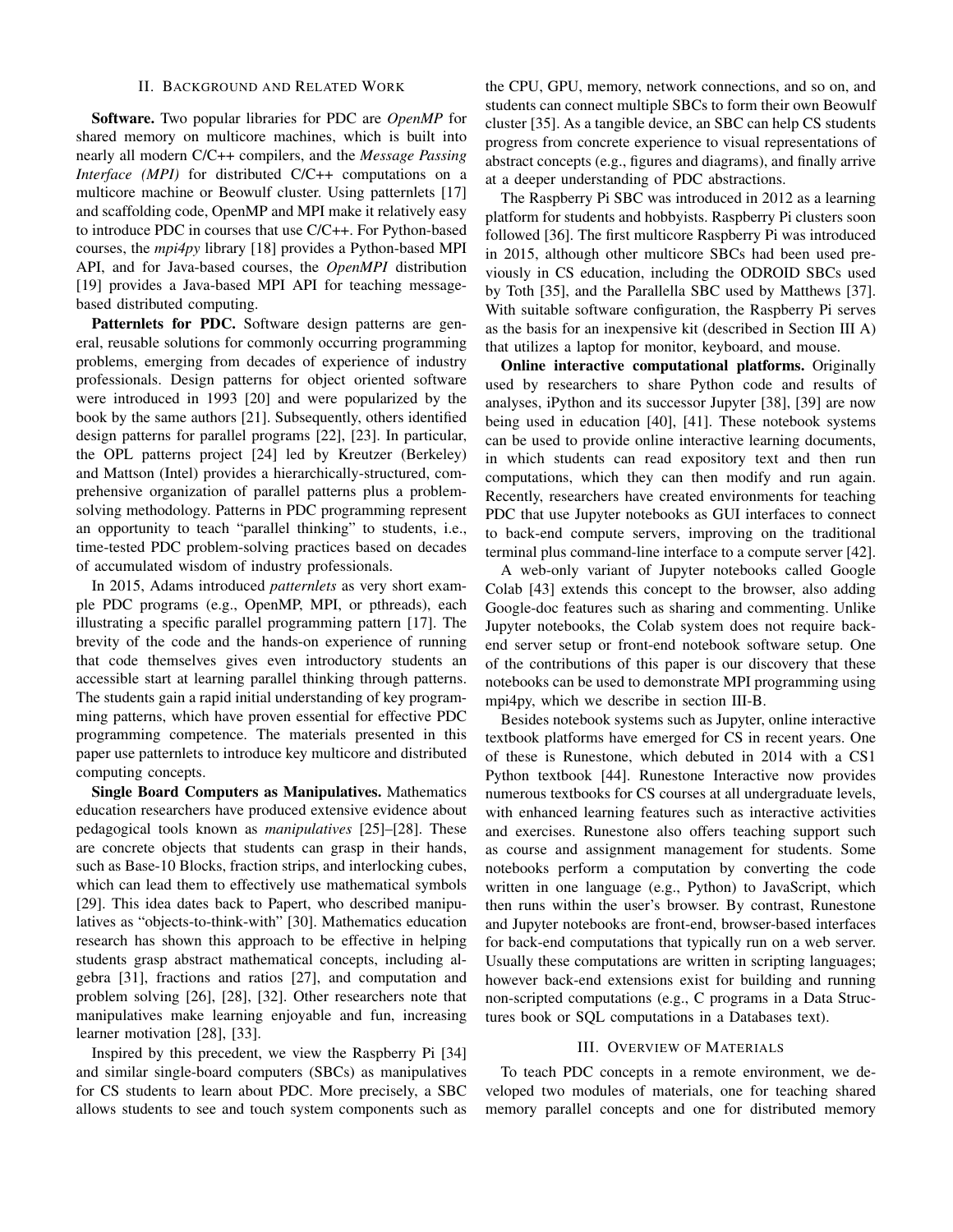parallel concepts. We designed the shared memory module as a hands-on activity using OpenMP examples running on a Raspberry Pi SBC, with the exercise and code delivered via an interactive module [13] developed using Runestone Interactive. We designed the distributed memory module to use MPI examples [15] running on any of several remote clusters, with the exercise and code delivered via a combination of Google Colab [14] and Jupyter Notebooks [16]. Both of these modules [13], [14] are freely available for any instructor to adapt to their courses. We designed these modules to be selfpaced, so that learners could work through these activities asynchronously. To match the duration of a standard lab period at many institutions, we designed each of these two activities to take approximately 2 hours. We give a brief overview of these materials in Section III-A and Section III-B below.

# *A. Materials for teaching Multicore Computing Remotely*

The first module focuses on learning shared memory parallel concepts using OpenMP on the Raspberry Pi. We designed this module to use \$100 Raspberry Pi kits that could be sent to remote learners in the mail, if they did not already own one. These kits included a customized Raspberry Pi system image [45] that could be mailed to remote learners who already own a Raspberry Pi. Table I provides details of our kits.

TABLE I APPROXIMATE COST BREAKDOWN OF MAILED RASPBERRY PI KIT

| Part                              | Cost     |
|-----------------------------------|----------|
| CanaKit with 2G Raspberry Pi [46] | \$62.99  |
| Ethernet-USB A dongle             | \$15.95  |
| USB A-C dongle                    | \$3.99   |
| Ethernet cable                    | \$1.55   |
| 16G MicroSD                       | \$5.41   |
| Kit case                          | \$10.77  |
| <b>Total Kit Cost</b>             | \$100.66 |

Note that in addition to the Raspberry Pi and its power supply, these kits included an Ethernet cable and a Ethernetto-USB dongle (if needed) for connecting the Pi unit to a personal laptop or desktop. Note also we could build these kits for approximately \$100 because several of these materials can be bought in bulk. These kits represent a significant innovation over the Pimoroni-based kits described in [47], which were more expensive, bulkier, and whose image only worked for limited hardware configurations.

The MicroSD cards in these kits contain the system image for the Raspberry Pi plus the OpenMP code examples for our shared memory parallel computing module. This image was tested and confirmed to work on the all Raspberry Pi models from the 3B onward. To keep these custom images up to date, we use Ansible and other software maintenance tools. This image is freely available for instructors and learners to download and use in their courses [45].

We also used Runestone Interactive [44] to create a free, online interactive "virtual" stand-alone module [13]. This module includes instructional videos showing learners how to set up their Raspberry Pi devices and begin using our custom system image. The free availability of this Runestone module and Raspberry Pi image, plus the inexpensive kit detailed in Table I make it easy and seamless for instructors to incorporate these materials directly into their own classrooms.

To introduce learners to shared memory parallel computing concepts, the Runestone module uses OpenMP C/C++ patternlets [17]. Our module has learners perform the handout's activities on their Raspberry Pi devices, so we did not use the Runestone Interactive *Active Code* feature. However, we incorporated other Runestone Interactive features, including video explanations, visualizations, and interactive questions (e.g., multiple choice, fill in the blank, drag-and-drop) to quiz the reader on key concepts. Figure 1 shows a small component of the virtual module where we explain the concept of race conditions in a video, and then encourage participants to check their understanding by answering a multiple-choice question.

# 2.3 Race Conditions

The following video will help you understand what is going on



Fig. 1. View of small portion of Raspberry Pi virtual module.

This virtual module is designed to be completed in a selfpaced 2-hour period. The first half hour presents an overview of processes, threads and multicore systems, and gives a short introduction to the OpenMP patternlets. During the next hour, learners work through a hands-on exercise in which they explore the patternlets at their own pace. The last half hour examines two OpenMP exemplars: numerical integration and drug design. In this manner, learners are exposed to general concepts and vocabulary, simple examples, more complex programs, and finally perform a small benchmarking study to reinforce the concepts introduced at the beginning of the module. The module is thus designed for use by students working remotely in a single lab period, either synchronously or asynchronously. It can be used either as a stand-alone introduction to parallelism or in conjunction with lectures developed by the instructor.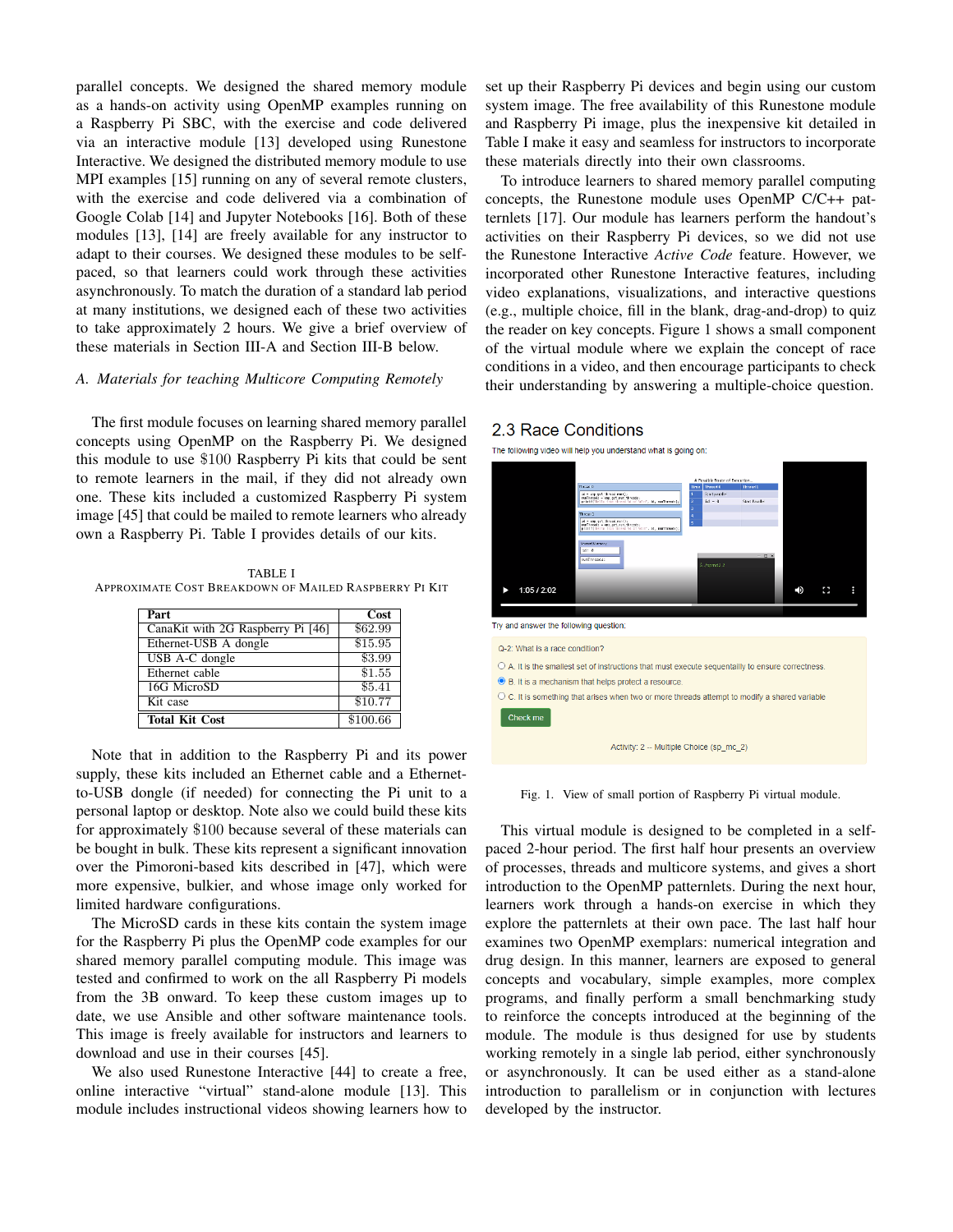# *B. Materials for teaching Distributed Computing Remotely*

Unlike the shared memory paradigm, MPI carries out parallel programming using independent *processes* that communicate with one another by sending and receiving messages. The mpi4py Python library provides a Python interface to the library of (C) MPI functions. To provide an activity in which remote learners could experience the message passing paradigm, we developed a module of mpi4py instructional materials for remote use on three different platforms:

- 1) Colab [43] is Google's free web-based variant of Jupyter notebooks, for authoring and executing Python code. The code runs on a single core Google Cloud VM, not a distributed system, but the key concepts of message passing can still be demonstrated. Our Colab material is freely available for educational use [14]; it requires a Google account to save in one's Google Drive space.
- 2) A Jupyter notebook connected to a cluster on the Chameleon Cloud [48], a cloud-based test-bed for experimental computer science research and teaching [49]. This cluster is a powerful high-performance distributed system, enabling its users to experience the speed and scalability of distributed computing. Chameleon users may contact us for a copy of this Jupyter notebook.
- 3) A VNC connection to a 64-core VM running on a large server at St. Olaf. Like Chameleon, this server provided good parallel speedup and scalability when running our mpi4py exemplar applications. Our material for using this VM is also freely available for educational use [15]. Faculty require access to their own server or an account on the St. Olaf system.

For the first hour of this module, learners use the Google Colab material to explore MPI patternlets (see Figure 2). After a brief introduction to Colab notebooks and running Python examples, learners work at their own pace through the patternlets material, providing them with hands-on experience applying MPI concepts and terminology.

In the second hour of this module, learners explore either of two exemplars that use the message passing patterns introduced during the first hour: (i) a Forest Fire Simulation, or (ii) a Drug Design example. Learners work through whichever of these examples most interested them; they also choose to use either the aforementioned Chameleon-backed Jupyter notebook or use a VNC client to connect to the St. Olaf VM where they complete these activities using a Linux terminal. After a brief explanation of these options, participants choose one and proceeded through the exercise at their own pace.

# IV. ASSESSMENT & RESULTS

To assess the effectiveness of these modules, we used them as teaching materials in a 2.5 day virtual PDC faculty development workshop in July 2020 [50]. The workshop participants worked through our first (shared memory) module during a 2-hour session on the first morning, and through the second (distributed memory) module the second morning.

| RAM L<br>Disk<br>$\blacktriangleright$ Editing<br>+ Code + Text                                                                                    |
|----------------------------------------------------------------------------------------------------------------------------------------------------|
| Single Program, Multiple Data                                                                                                                      |
|                                                                                                                                                    |
| This code forms the basis of all of the other examples that follow. It is the fundamental way we structure                                         |
| parallel programs today.                                                                                                                           |
|                                                                                                                                                    |
| 1 %%writefile 00spmd.py<br>[2]                                                                                                                     |
| 2 from mpi4py import MPI                                                                                                                           |
| 3                                                                                                                                                  |
| $4 \text{ def } \text{main}$ ():                                                                                                                   |
| 5<br>comm = MPI.COMM WORLD                                                                                                                         |
| $id = comm.Get rank()$<br>#number of the process running the code<br>6<br>$numProcesses = comm.get size()$ #total number of processes running<br>7 |
| myHostName = MPI.Get processor name() #machine name running the code<br>8                                                                          |
| 9                                                                                                                                                  |
| 10<br>print("Greetings from process {} of {} on {}"\                                                                                               |
| .format(id, numProcesses, myHostName))<br>11                                                                                                       |
| 12                                                                                                                                                 |
| 13 ########## Run the main function                                                                                                                |
| $14$ main()                                                                                                                                        |
| 15                                                                                                                                                 |
|                                                                                                                                                    |

|                                                                                                                                                                                                  |  |  |  | ↑ ↓ ⊕ 目 ✿ 盲 ↗ : |  |
|--------------------------------------------------------------------------------------------------------------------------------------------------------------------------------------------------|--|--|--|-----------------|--|
| 1 ! mpirun --allow-run-as-root -np 4 python 00spmd.py                                                                                                                                            |  |  |  |                 |  |
| Greetings from process 1 of 4 on d6ff4f902ed6<br>Greetings from process 3 of 4 on d6ff4f902ed6<br>Greetings from process 2 of 4 on d6ff4f902ed6<br>Greetings from process 0 of 4 on d6ff4f902ed6 |  |  |  |                 |  |

Fig. 2. View of small portion of colab notebook.

The workshop's afternoon sessions were devoted to other demonstrations and discussions related to PDC education.

The 22 participants in our workshop were a mix of faculty members (85%) and graduate students (15%). Of these, 19 were from institutions in the continental U.S., one was from Puerto Rico, and two were international. 77% of the attendees identified as male, 18% as female, and 5% as other. 46% of the attendees were tenured or tenure track at their institutions; 39% were non-tenure track; the 15% who were graduate students expected to graduate within the coming year and wanted to learn how to teach PDC at their future institutions.

To aid in gathering unbiased and independent feedback, we contracted with an independent evaluator, David Hiel & Associates (DHA), to survey the remote workshop participants. To evaluate the workshop, DHA incorporated both quantitative and qualitative methodologies in their survey. As part of survey process, DHA asked participants to indicate on a Likert Scale (1 is "not at all useful", 5 is "extremely useful") the perceived usefulness of each workshop session to helping them implement PDC topics in courses at their institutions and to their general professional development. Table II summarizes the participants' responses related to our modules.

TABLE II HOW USEFUL WAS EACH SESSION FOR (A) IMPLEMENTING PDC IN YOUR COURSES; (B) YOUR PROFESSIONAL DEVELOPMENT?

| Session                        |      | (B`  |
|--------------------------------|------|------|
| OpenMP on Raspberry Pi         | 4.55 | 4.45 |
| MPI & Distr. Cluster Computing | 4.38 | 4.29 |

As shown in Table II, the workshop participants rated our two modules very positively. While they rated each of the workshop's sessions at 4 or higher (out of 5), the highest and third-highest rated sessions where those in which they used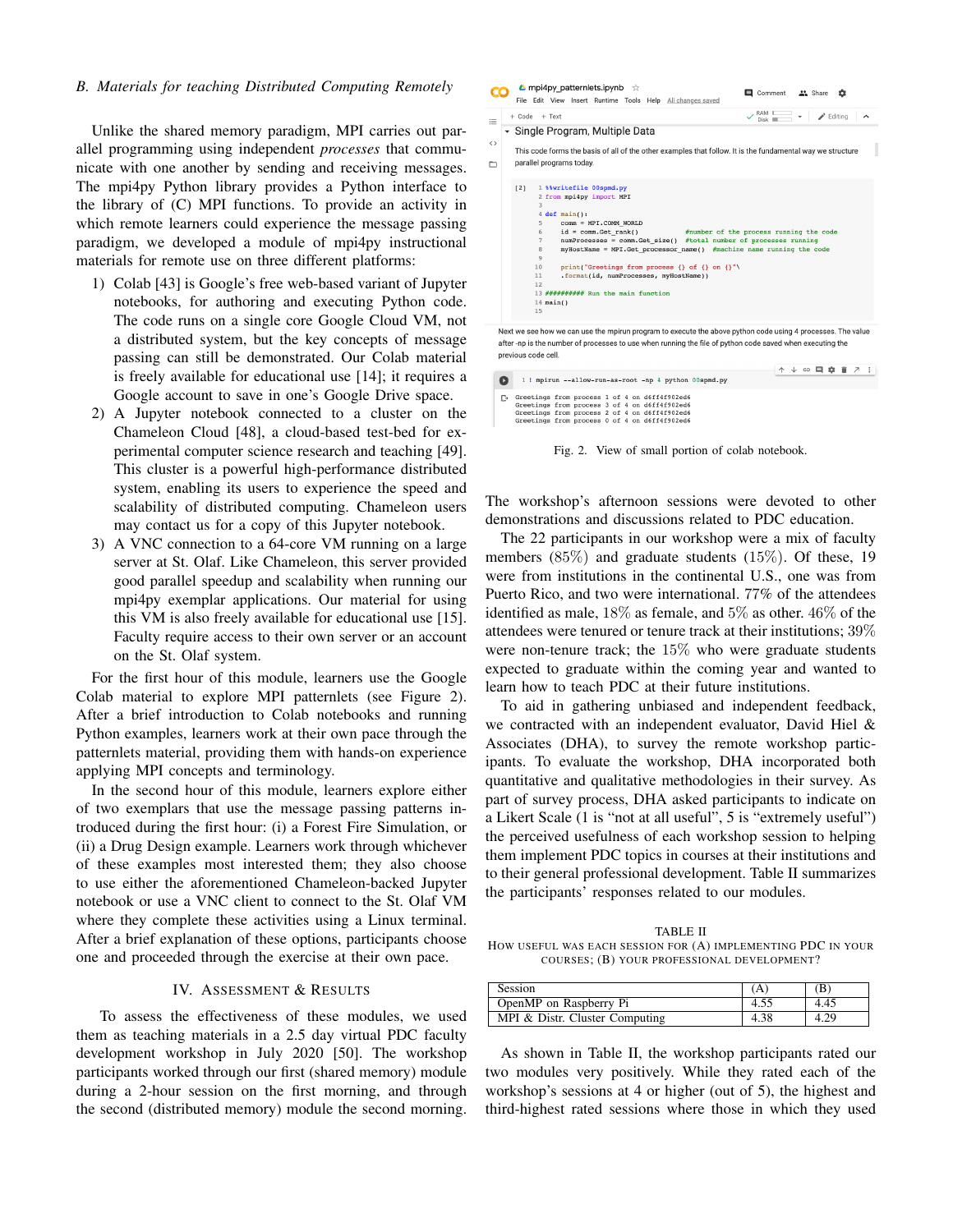these two modules. (A session providing an overview of the *CSinParallel.org* project received their second-highest rating.)

DHA also surveyed participants about their plans for the fall 2020 semester, given the ongoing COVID-19 pandemic. As of July, 74% of participants anticipated that their institutions would be offering in-person and remote hybrid instruction. 39% anticipated teaching their courses fully remotely, with another 35% anticipating teaching their courses in a inperson+remote hybrid manner. Only 17% anticipated teaching their courses solely in-person. During session breaks, conversation commonly turned to teaching plans for the fall semester, reflecting the high anxiety that many of the participants were feeling, and underscoring the group's high interest in learning how teach PDC in remote settings.

# *A. Efficacy of Remote Multicore Computing Materials*

By far, the most "high-risk" activity in the workshop was the use of the Raspberry Pi platform for teaching OpenMP concepts remotely. While prior work [47] had demonstrated the efficacy of using the Raspberry Pi to introduce multicore concepts and OpenMP in an *in-person* environment, it was unclear if a positive, hands-on learning environment could be provided for participants in a remote learning environment. Specifically, the in-person instructors had been crucial to the success of prior Raspberry Pi workshops [47], especially for aiding with setup and providing on-the-spot troubleshooting and assistance as participants worked through the hands-on activity. In addition, the Pi platform came with potential logistical challenges, such as ensuring that everyone had their Raspberry Pis set up prior to the start of the morning activity.

Despite these concerns, the remote, hands-on sharedmemory session using the Raspberry Pi was extremely successful. As noted previously, the workshop participants rated our *OpenMP on the Raspberry Pi* session as the most useful for their professional development (4.45/5) and most useful for implementing PDC topics in their courses at their own institutions (4.55/5). None of the participants reported any technical difficulties during this session; overall, they appeared to greatly enjoy interacting with the Raspberry Pi, guided by the Runestone Interactive virtual handout.

We attribute the lack of technical issues to three factors:

- 1) The new Raspberry Pi image [45] developed for this activity works on a variety of Raspberry Pis and reduces the total number of steps required for setup.
- 2) The video walkthroughs available in the first chapter of the virtual module [13] provide step-by-step instructions for setting up the Raspberry Pi for initial use; they also included solutions to common issues participants might face during setup. Videos allow learners to pause and/or replay the instructions as needed.
- 3) The kits that we mailed to participants (a) were relatively inexpensive (see Table I) and (b) made it easy for learners to use their laptops as I/O devices for their Raspberry Pis, regardless of whether they were running Linux, MacOS, or Windows on their laptops.

We strongly believe that the improved Raspberry Pi image, videos, and kit that we created to support the shared-memory module were the key factors that combind to eliminate any technical issues when using the Raspberry Pis in the remote setting. All of these instructional materials are freely available via the workshop site [50].

In open-ended feedback, several participants gave high praise to the Raspberry Pi as a platform for teaching multicore concepts. *"We can see – using the Pi – several key concepts demonstrated. The level of difficulty was well in the range of our students. After this day – I immediately saw where we can show and use the exercises in our class!!"* exclaimed one participant. Participants also commented about the *"physically compelling"* nature of the Raspberry Pi, and how *"it brings concepts home in a way that nothing else seems to do"*.

Other participants remarked that they liked the idea of students using a Raspberry Pi to run parallel examples rather than their own laptops, due to the great diversity in laptops that students tend to have. *"Having a consistent system makes life so much easier and allows for a consistent experience"* said another participant. Another participant saw the Raspberry Pi as an asset for making it easier to learn PDC concepts in a remote environment because students do not need to connect to a remote server: *"Having students connect to Zoom and separately connect to a remote server can be hard on some wireless connections,"* they noted. These results clearly demonstrate that using a hands-on platform like the Raspberry Pi in conjunction with our virtual module supports effective instruction in a remote environment.

## *B. Efficacy of Remote Distributed Computing Materials*

As noted previously, the participants also ranked the handson *MPI and Distributed/Cluster Computing* session as highly useful for both their professional development (4.38/5) and teaching PDC in a remote environment (4.29/5). This module used multiple strategies to introduce distributed computing in an engaging manner, focusing on how PDC concepts could be taught in early CS courses.

Several participants reacted very positively to the use of mpi4py to introduce message passing. *"It did show me that MPI can be used in Python;"* said one participant, *"this makes Python somewhat viable as a parallel teaching tool"*. Specifically, the use of mpi4py to introduce MPI patternlets in a Google Colab was extremely popular. While Colab VMs have just one core, they are still effective at illustrating fundamental message-passing concepts, thanks to the simplicity of the message-passing patternlets. *"Although they seem difficult,"* observed one participant, *"the parallel programming basics are not [difficult] when introduced correctly."*

Unfortunately, the Colab's single-core VMs prevent learners from experiencing parallel speedup, which is one of the goals of the second part of this session. To experience speedup, learners must run the exemplar programs on a cluster or multicore processor. To accomplish this, we gave participants two options: (i) using a Jupyter notebook whose backend was the Chameleon cluster, or (ii) using a 64-core VM at St. Olaf.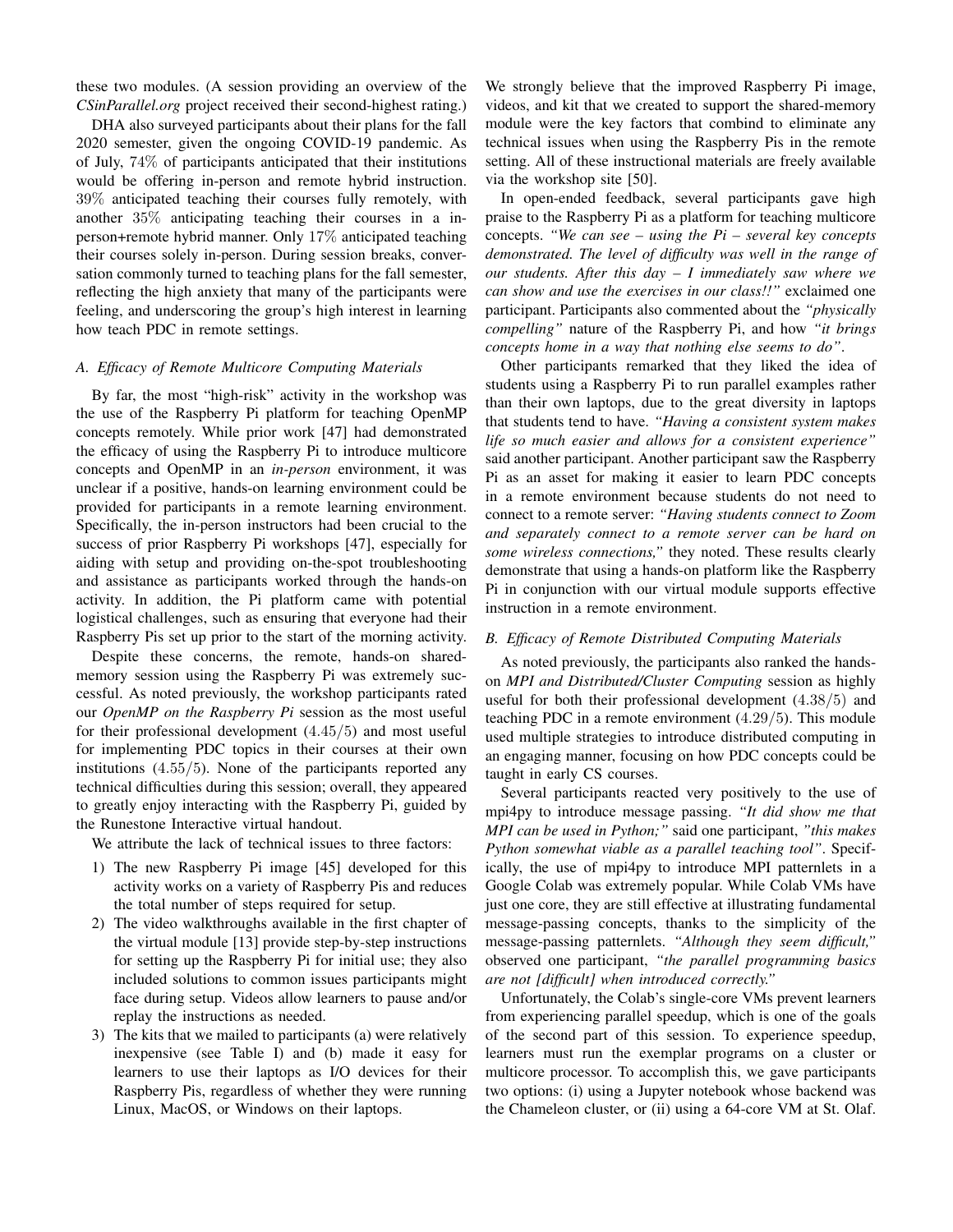The goal in giving participants a choice was to demonstrate flexibility by showing them that PDC can be effectively taught on different hardware platforms.

While the Jupyter-Chameleon approach worked seamlessly, a minor issue was encountered in using the St. Olaf VM: Some "eager beaver" participants raced ahead of the instructions and tried to log in incorrectly, triggering a VNC-firewall issue that temporarily suspended their remote access via VNC. The participants could still *ssh* to the VM to complete the exercise, but the VNC-firewall issue caused some consternation amongst those participants: (*"The platform switches seem to be a little confusing."*) Despite this hiccup, participants found these hands-on exemplar activities to be very motivating. Some explicitly mentioned that they planned to incorporate the Forest Fire Simulation exemplar [15] into their courses.

## *C. Lessons Learned*

DHC used pre- and post-workshop surveys with common questions to gauge the workshop's effects on the participants' confidence and preparation for implementing PDC topics in their courses. Figure 3 shows how these modules increased participant confidence. A paired Student's  $t$ -test indicates that participants experienced a significant increase in confidence  $(\text{pre}_{\mu} = 2.82, \text{post}_{\mu} = 3.59, \text{p} = 0.0004).$ 



Fig. 3. Indicate your current level of confidence in implementing PDC topics in your courses.

Figure 4 shows how our modules increased participant preparedness. A paired Student's t-test showed this increase to be significant ( $pre_{\mu} = 2.59$ ,  $post_{\mu} = 3.77$ ,  $p = 4.18e - 08$ ).



Fig. 4. How prepared do you feel to successfully implement PDC topics in your courses?

In their open-ended responses, participants rated the quality of the free teaching materials and their enjoyment of the interactive hands-on activities very highly. *"The level where the material was presented was perfect"* noted one person. *"I got a lot of material and I feel quite prepared to offer a course on parallel computing this coming Fall"* said another. The quantitative and qualitative feedback provide strong evidence that our modules were highly effective in providing conceptual and hands-on training for multicore and distributed computing.

Despite the need to mail Pi kits to participants, our multicore session was much easier to prepare than our distributed computing session, because it took significant effort to get the Jupyter notebooks working on Chameleon; we could not have done it without help from the Chameleon support staff. Once the notebooks were set up, the Chameleon environment worked seamlessly and participants enjoyed the experience.

By contrast, setting up the St. Olaf VM system was significantly easier for our team. However doing so requires significant Linux systems administration experience and the nontrivial hardware cost ( $\approx$  \$5,000.00 for a 64-core multicore server). Furthermore, "eager beaver" students who neglect to follow directions may cause issues, which can be especially problematic when learners are working asynchronously.

Community building is an important part of any classroom experience. To that end, we asked our virtual learners to leave their webcams on during instructional sessions so that we could read facial expressions. (They could turn them off during self-paced exploration times.) However, it took a special effort to get some learners to actively participate in discussion sessions. One participant explained, *"I'm pretty quiet/shy in general and have telephone anxiety... I think I would have contributed more if we weren't trapped in the online format."* At the same time, other more extroverted participants had a tendency to dominate conversations, requiring special effort to curtail their contributions. We believe that our remote workshop experiences apply to the virtual classroom, where it takes extra effort (i) to keep extroverted students from dominating discussions and (ii) to draw out shy students, whose anxieties may be amplified in an online format. In a virtual environment, extra care is needed to include everyone.

#### V. CONCLUSIONS

The online environment adds new obstacles to the challenge of teaching PDC concepts and skills. Motivated by the need to teach PDC during the COVID-19 pandemic, we developed a set of high-quality, self-paced materials that are specifically designed for use in a remote environment. Our preliminary assessment data offers evidence that our materials can be used to effectively teach PDC in a virtual classroom environment. In closing, we describe the specific strategies we used to achieve the goals we listed in Section I:

Strategy 1: *Learners can learn multicore computing concepts effectively in a remote environment by using a Raspberry Pi and our standalone virtual module*. Despite the risks and potential challenges of having each student set up and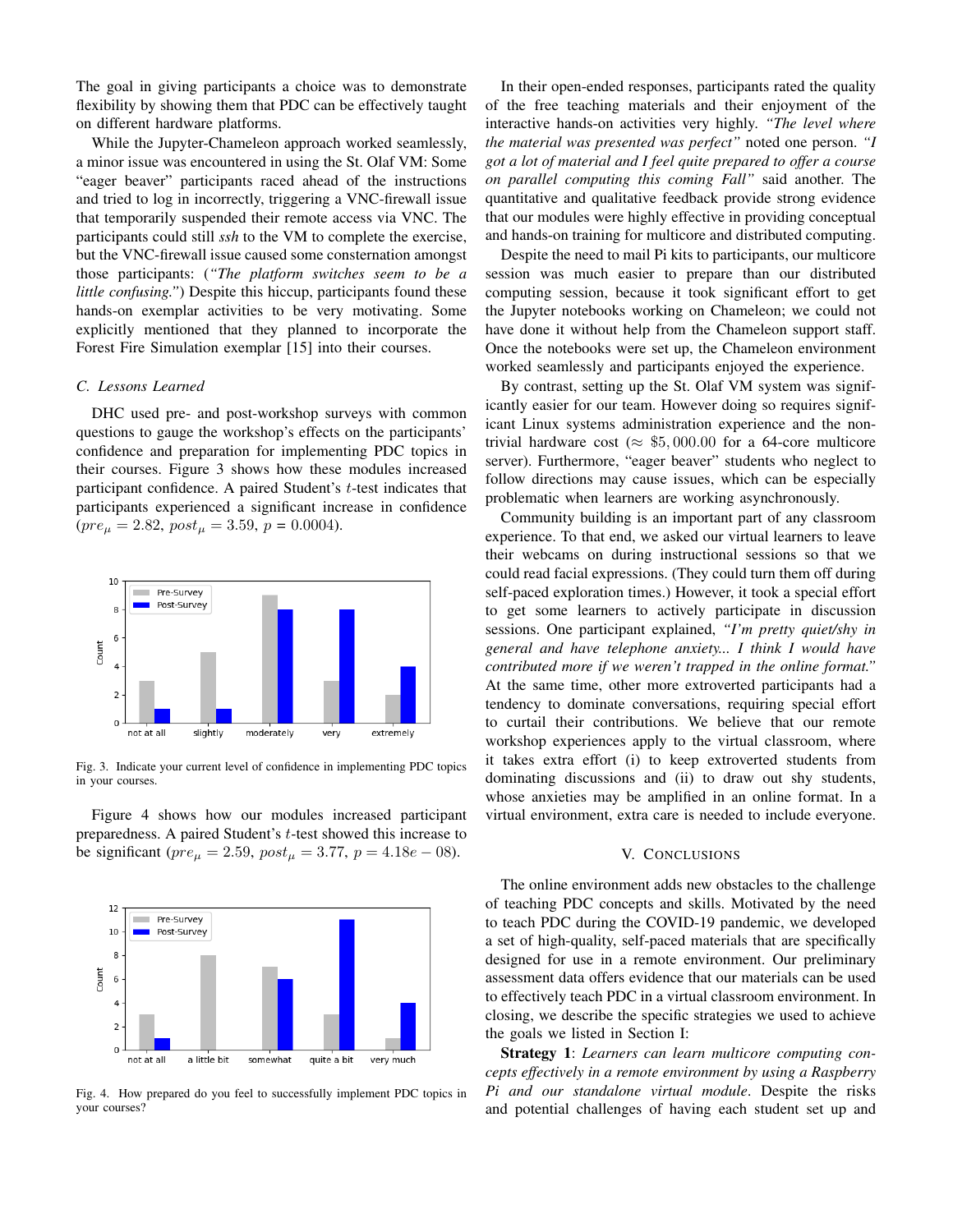operating Raspberry Pis independently and without an inperson instructor's help, our results suggest that a personal SBC, a flexible SBC image, and detailed setup videos greatly streamline the learner's experience. To get the image onto to the Pi, learners just burn the image onto the provided microSD card. Instructors wishing to streamline the process further can mail or provide pre-flashed microSD cards to students. Once set up, the Pi provides a local, tactile platform for learning OpenMP multi-threading, achieving Goal 1.

Strategy 2: *Remote learners can learn distributed computing concepts by using Google Colab and the mpi4py version of the MPI patternlets*. Our assessment results indicate that running mpi4py patternlets within a Google Colab is an effective way to *introduce* message-passing patterns. The mpi4py library reduces the syntactic complexity of most MPI commands, making this approach accessible to even first-year students. While the Colab's unicore VM greatly limits the performance and scalability of distributed computing applications, it is perfectly adequate for introducing message passing concepts via the MPI patternlets. Furthermore, the Colab patternlets require no setup on the part of instructors; students simply need a (free) Google account in which to save the materials.

To let students experience speedup and scalability, it is preferable to run exemplar applications on Chameleon via a Jupyter notebook or on a private system like the St. Olaf VM. Our results suggest that the two-pronged approach of (i) introducing message-passing using a Colab to run the MPI patternlets, and (ii) delving deeper by using a remote cluster to run MPI exemplars is an effective strategy for teaching distributed computing concepts in a remote environment.

Strategy 3: *Remote learners will enjoy highly interactive materials that they can work through at their own pace*. Creating high-quality free materials that are effective in a remote environment takes considerable time; the authors devoted much time to developing the Raspberry Pi kit and image [45], the Runestone shared-memory module [13], the Google Colab notebook [14], the mpi4py exemplars [15], the Jupyter notebook for the Chameleon cluster [16], and setting up the remote VM system at St. Olaf. However, the benefits are clear: For those learning about PDC for the first time, our highly interactive materials make the learning engaging, even in a remote environment. For instructors (who are typically short on time and may be new to PDC), our free materials make it relatively easy to inject PDC into their classrooms in a single two-hour lab period. We anticipate that our materials will be extremely useful to educators even in non-pandemic circumstances, as classrooms increasingly attempt to provide learning experiences that are amenable to an online format.

We also believe our results have implications for anyone teaching computing in a remote environment. An SBC like the Raspberry Pi provides an engaging, tactile, motivating platform for learning about multicore computing, but such devices can also be used to teach other computing topics (e.g. [51], [52]). Likewise, we have shown that browser-based front-ends like Jupyter notebooks and Google Colabs provide user-friendly ways to introduce MPI distributed multiprocessing; it would be even easier to use these tools to teach other computing topics to remote learners.

We acknowledge that our assessment results are preliminary; a key limitation is that our assessment population were faculty learners, some with prior experience with PDC, and all with an interest in teaching PDC. We note however that our results seem promising, since our faculty learners: (i) expressed intentions to adopt our materials into their own classrooms, and (ii) rated these materials as holding high value for their professional development. We believe that if CS faculty find these materials to be useful for professional development, then those materials are also likely to be useful for the professional development of today's CS students.

In our virtual workshop, we found it took extra effort to provide every participant with a communal experience, compared to an in-person workshop. Anecdotally, this also appears to be true in remote classrooms. While mandating that remote-learners' cameras stay on can help somewhat, special efforts are still needed to engage with remote-learners and keep virtual discussions balanced.

Lastly, we hope this report will encourage other PDC educators to make use of our materials in their own classrooms, and build upon the approaches described here to create additional high-quality materials for use by the PDC educational community.

#### ACKNOWLEDGMENT

This work was supported by the National Science Foundation, DUE-1822480/1822486/1855761. The views expressed in this article are those of the author(s) and do not reflect the official policy or position of the Department of the Army, Department of Defense or the U.S. Government.

#### **REFERENCES**

- [1] The NSF/IEEE-TCPP Curriculum Working Group, "NSF/IEEE-TCPP curriculum initiative on parallel and distributed computing - core topics for undergraduates," http://www.cs.gsu.edu/ tcpp/curriculum/, 2012.
- [2] ACM/IEEE-CS Joint Task Force on Computing Curricula, "Computer science curricula 2013," ACM Press and IEEE Computer Society Press, Tech. Rep., December 2013. [Online]. Available: http://dx.doi.org/10.1145/2534860
- [3] J. R. Graham, "Integrating parallel programming techniques into traditional computer science curricula," *SIGCSE Bull.*, vol. 39, no. 4, p. 75–78, Dec. 2007. [Online]. Available: https://doi.org/10.1145/1345375.1345419
- [4] R. Brown and E. Shoop, "Modules in community: Injecting more parallelism into computer science curricula," in *Proceedings of the 42nd ACM Technical Symposium on Computer Science Education*, ser. SIGCSE '11. New York, NY, USA: Association for Computing Machinery, 2011, p. 447–452. [Online]. Available: https://doi.org/10.1145/1953163.1953293
- [5] H. C. de Freitas, "Introducing parallel programming to traditional undergraduate courses," in *2012 Frontiers in Education Conference Proceedings*, 2012, pp. 1–6.
- [6] M. Burtscher, W. Peng, A. Qasem, H. Shi, D. Tamir, and H. Thiry, "A module-based approach to adopting the 2013 acm curricular recommendations on parallel computing," in *Proceedings of the 46th ACM Technical Symposium on Computer Science Education*, ser. SIGCSE '15. New York, NY, USA: Association for Computing Machinery, 2015, p. 36–41. [Online]. Available: https://doi.org/10.1145/2676723.2677270